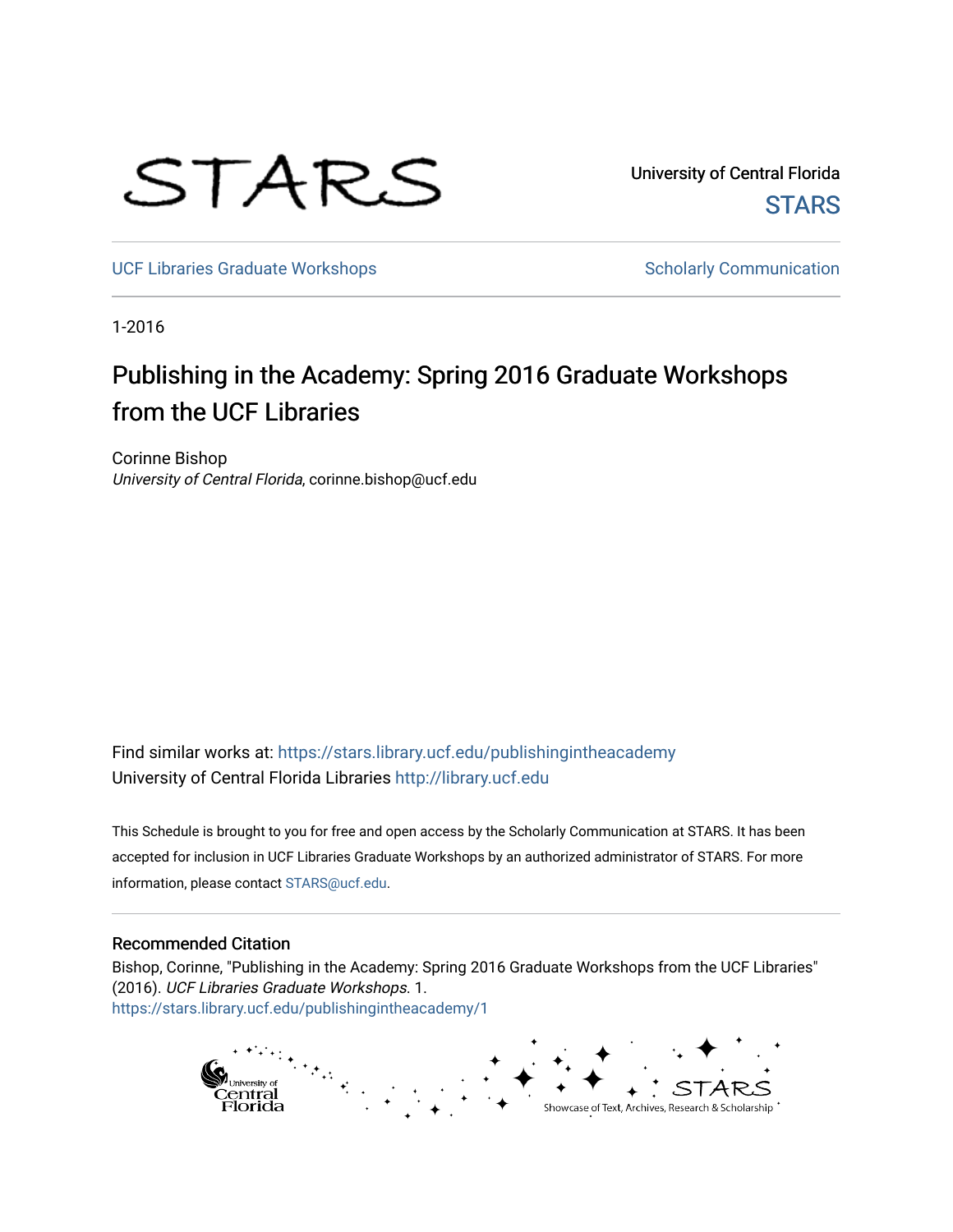### **PUBLISHING IN THE ACADEMY**

\_\_\_\_\_\_\_\_\_\_\_\_\_\_\_\_\_\_\_\_\_\_\_\_\_\_\_\_\_\_\_\_\_\_\_\_\_\_\_\_\_\_\_\_\_\_\_\_\_\_\_\_\_\_\_\_\_\_\_\_\_\_\_\_\_\_\_\_\_\_\_\_\_\_\_\_\_\_\_\_\_\_\_\_\_\_\_

\_\_\_\_\_\_\_\_\_\_\_\_\_\_\_\_\_\_\_\_\_\_\_\_\_\_\_\_\_\_\_\_\_\_\_\_\_\_\_\_\_\_\_\_\_\_\_\_\_\_\_\_\_\_\_\_\_\_\_\_\_\_\_\_\_\_\_\_\_\_\_\_\_\_\_\_\_\_\_\_\_\_\_\_\_\_\_\_\_\_\_

#### **SPRING 2016 GRADUATE WORKSHOPS FROM THE UCF LIBRARIES**

Students should register for all graduate workshops through MyUCF (Student Center –Graduate Students – Pathways to Success). For registration details, please see the [College of Graduate Studies](http://www.students.graduate.ucf.edu/Pathways/) instructions.

#### **Library Research & Literature Review Strategies**

This session provides an overview on strategies for conducting library research and library services for graduate students. Topics covered can help in identifying sources for literature reviews and academic projects, using citation tracking options, searching subject databases, creating alerts to stay updated on publications, and customizing Google Scholar. The session also provides an introduction on organizing your sources with Mendeley, a citation management tool. Please bring your laptop if you would like to follow along with the presentation.

#### **Graduate Student Center, CNH 146 John C. Hitt Library, Main Campus 235A**

Thurs., 1/28 -- 3:00-4:15 pm Fri., 3/18 -- 12:00 noon-1:15 pm Wed., 2/10 -- 12:00 noon-1:15 pm Wed., 2/24 -- 6:00-7:15 pm Tues., 3/29 -- 5:00-6:15 pm

#### **Untangling the Web of Science**

Make the most of Web of Science with topic, author, and citation searching capabilities. Find out who is doing research in your area, what institutions they work with and the funding agencies. Run alerts to keep abreast of the latest developments in publications. Please bring your laptop if you would like to follow along with the presentation.

| <b>Graduate Student Center, CNH 146</b> | John C. Hitt Library, Main Campus 235A |
|-----------------------------------------|----------------------------------------|
| Wed., 1/27 -- 1:30-2:30 pm              | Wed., 3/2 -- 2:00-3:00 pm              |
| Thurs., $2/11 - 12:00$ noon-1:00 pm     |                                        |

#### **Citation Management**

Join us for a basic introduction on using **EndNote** and **RefWorks** to collect and organize citations, generate bibliographies, and export citations from library databases; plus a demonstration on how both products work with Microsoft Word. All sessions cover both products! Please bring your laptop if you would like to follow along with the presentation.

| <b>Graduate Student Center, CNH 146</b> | John C. Hitt Library, Main Campus 235A |
|-----------------------------------------|----------------------------------------|
| Wed., 1/27 -- 12 noon-1:00 pm           | Mon., 3/21 -- 3:00-4:00 pm             |
| Wed., 2/17 -- 6:00-7:00 pm              |                                        |
| Thurs., 2/25 -- 12 noon-1:00 pm         |                                        |

Wed., 3/2 -- 7:00-8:00 pm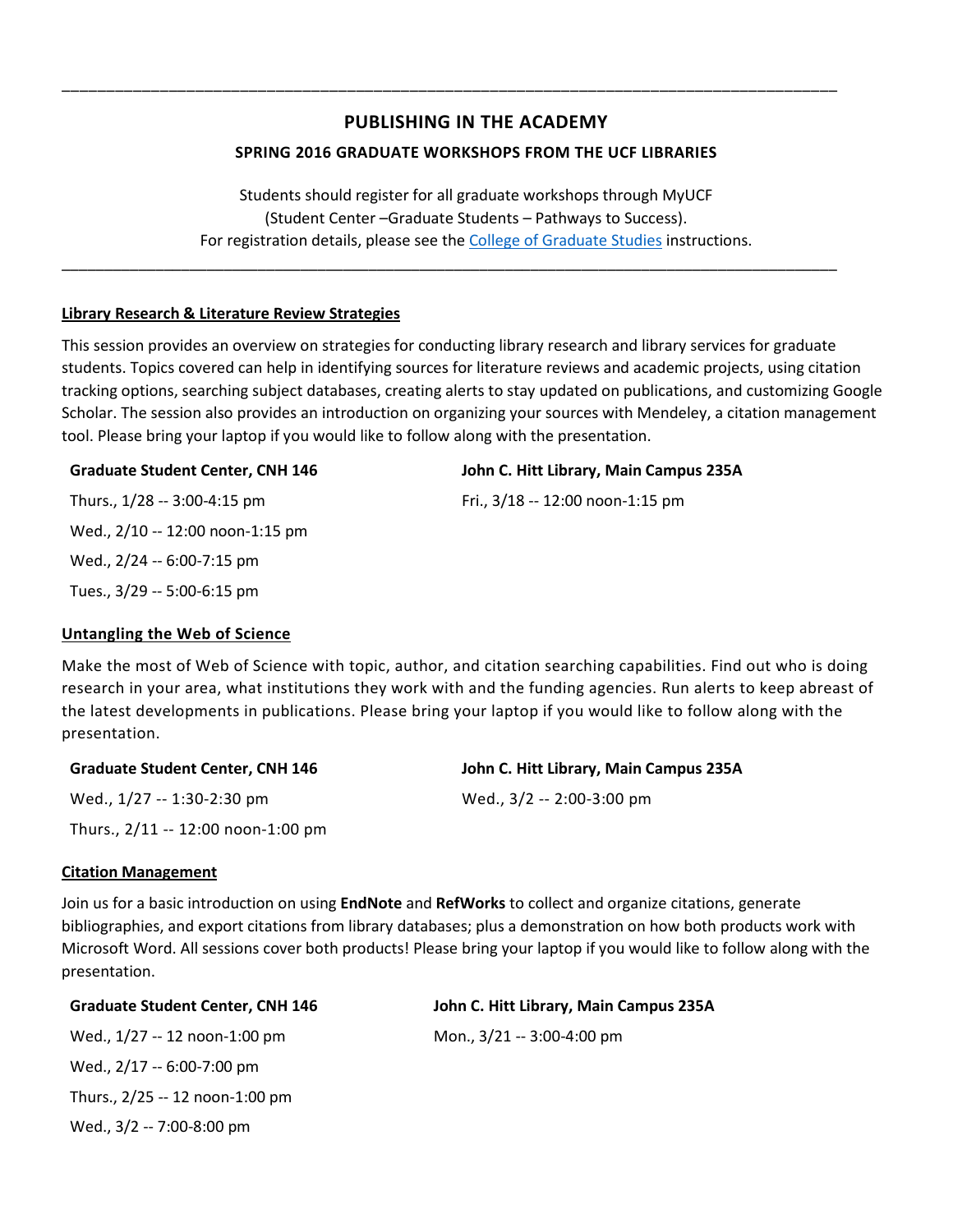#### **Mendeley Citation Manager**

Like other citation management tools Mendeley can be used to organize and manage sources for academic projects. Mendeley's free desktop and web versions offer 2GB of storage space (approx. 5,000 articles). This session will include tips on saving citations, saving and annotating PDFs, and using the Word plugin (Windows and MAC) to add in-text citations and bibliographies in papers. Please bring your laptop if you would like to follow along with the presentation and set up options.

#### **John C. Hit Library, Main Campus 235A**

Wed., 3/16 -- 5:00-6:00 pm

#### **Where to Publish & Author Rights**

How do you decide which journals are a best fit for your manuscript? Do you know that all rights to a work are often assigned to publishers when a manuscript is accepted? Learn to be a savvy author! This two-part workshop will cover criteria to consider when planning where to submit your work for publication and basic information about copyright as it pertains to publishing. In Where to Publish we will look at factors like acceptance rates, audience, indexing, cost to publish and open access, among others. The Author Rights section will discuss how author rights are a bundle of rights that may be negotiated by the author. Please bring your laptop if you would like to follow along with the presentation.

| <b>Graduate Student Center, CNH 146</b> | John C. Hitt Library, Main Campus 235A |
|-----------------------------------------|----------------------------------------|
| Tues., 1/19 -- 3:00-4:00 pm             | Tues., 2/16 -- 12:00 noon-1:00 pm      |
| Tues., 3/15 -- 3:00-4:00 pm             | Tues., 4/12 -- 1:30-2:30 pm            |
| Tues., 3/29 -- 2:00-3:00 pm             |                                        |

#### **Presentation Skills**

Does the idea of giving a presentation freak you out? I have good news and bad news. Bad news – presentations are unavoidable in your courses and in your future career path. Good news – presentation skills are something you can easily improve! This 45-minute session will provide some tips, tricks, and ideas on how on become a better presenter. There will be time at the end for Q&A (and to practice speaking to a crowd!) Please bring your laptop if you would like to follow along with the presentation.

| <b>Graduate Student Center, CNH 146</b> | John C. Hitt Library, Main Campus 235A |
|-----------------------------------------|----------------------------------------|
| Thurs., 1/28 -- 1:30-2:30 pm            | Mon., 2/15 -- 10:00-11:00 am           |
| Thurs., 2/4 -- 2:00-3:00 pm             | Tues., 4/12 -- 12:00 noon-1:00 pm      |
| Thurs., 3/17 -- 12:00 noon-1:00 pm      |                                        |

#### **Introduction to Patents & Trademarks**

Have an idea for a new invention? Or maybe you've improved upon an existing concept and wonder if you're the first to think of it. Considering starting a business and want to know if your name or logo is already in use? These questions and more will be addressed at this session on intellectual property as it relates to patents and trademarks. Join UCF's Patent & Trademark Librarian, Missy Murphey, to learn about what can be patented, the application process, the rights that come with registration, and the wealth of information freely available to the public via the United States Patent & Trademark Office (USPTO) website and others. Please bring your laptop if you would like to follow along with the presentation.

#### **Graduate Student Center, CNH 146**

Tues., 2/23 -- 12:00 noon-1:00 pm Wed., 3/2 -- 12 noon-1:00 pm

#### **John C. Hitt Library, Main Campus 235A**

Wed., 3/30 -- 2:00-3:00 pm